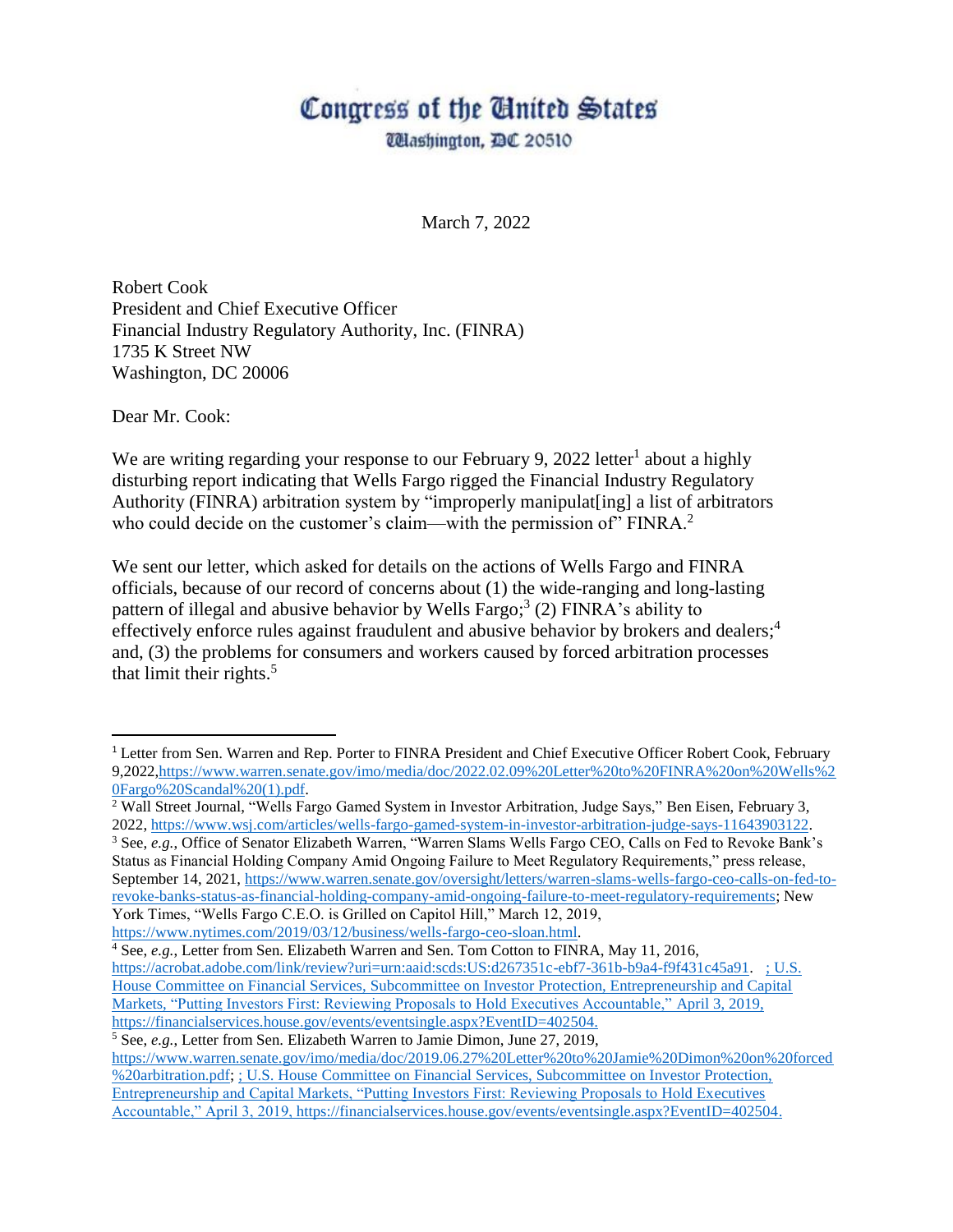We appreciate that you responded to our letter on February 2021,<sup>6</sup> and that you provided a summary of the FINRA arbitration process. But we are disappointed that you failed to answer key questions about the specific way that arbitrators were chosen in the Wells Fargo vs. Leggett case, the actions of Wells Fargo and its representatives, and communications between Wells Fargo officials and FINRA officials about the arbitration process. Instead, you only provided us with an anodyne description of the process from FINRA's Dispute Resolution Services (DRS).

Your letter did nothing to dispel the concerns raised by a federal judge and by press reporting about FINRA's handling of this cause. In fact, for the first time, you disclosed that "[i]n order to be certain that the arbitrator selection process in the Leggett Case was handled in a manner fully consistent with applicable rules, policies, and procedures ... FINRA's Board of Governors has retained an outside law firm that will … perform an independent review of DRS's compliance with applicable rules, policies, and procedures for arbitrator selection in connection with the Leggett Case," and that "DRS is implementing enhanced oversight of its decisions in response to challenges by parties seeking removal of arbitrators."<sup>7</sup>

We welcome this investigation and these reforms – but the fact that you have taken these steps raises new concerns about the extent of wrongdoing in the arbitration process in the Wells Fargo vs. Leggett case. To address these concerns, we reiterate our request that you provide full and complete answers to the questions that we asked in our February 9, 2022 letter. We also ask that you provide answers to the following questions, and the requested information below by March 22, 2022:

- (1) A description of the full investigative processes and procedures that will be used by the outside law firm investigating this matter.
- (2) The name of the firm conducting the investigation.
- (3) Will FINRA make the full report of this firm public, including all relevant documents, interviews, or other information?
- (4) Will FINRA conduct a new arbitration process in the Wells Fargo vs. Leggett case if the independent investigation reveals concerns about DRS's compliance with applicable rules, policies, and procedures for arbitrator selection in this case?
- (5) Will the review encompass any cases besides the Wells Fargo vs. Leggett case? Will FINRA consider conducting new processes in these cases based on the finding of the independent investigation?
- (6) What specific enhanced oversight processes will DRS implement? What will be the timeline for implementing these processes?

Thank you for your attention to these matters.

 $\overline{\phantom{a}}$ 

Sincerely,

<sup>6</sup> Letter from FINRA President and Chief Executive Officer Robert Cook to Sen. Warren and Rep. Porter, February 21, 2022, [https://acrobat.adobe.com/link/review?uri=urn:aaid:scds:US:f55a9ce2-bf06-3977-b865-4234727109df.](https://acrobat.adobe.com/link/review?uri=urn:aaid:scds:US:f55a9ce2-bf06-3977-b865-4234727109df) 7 *Id*.